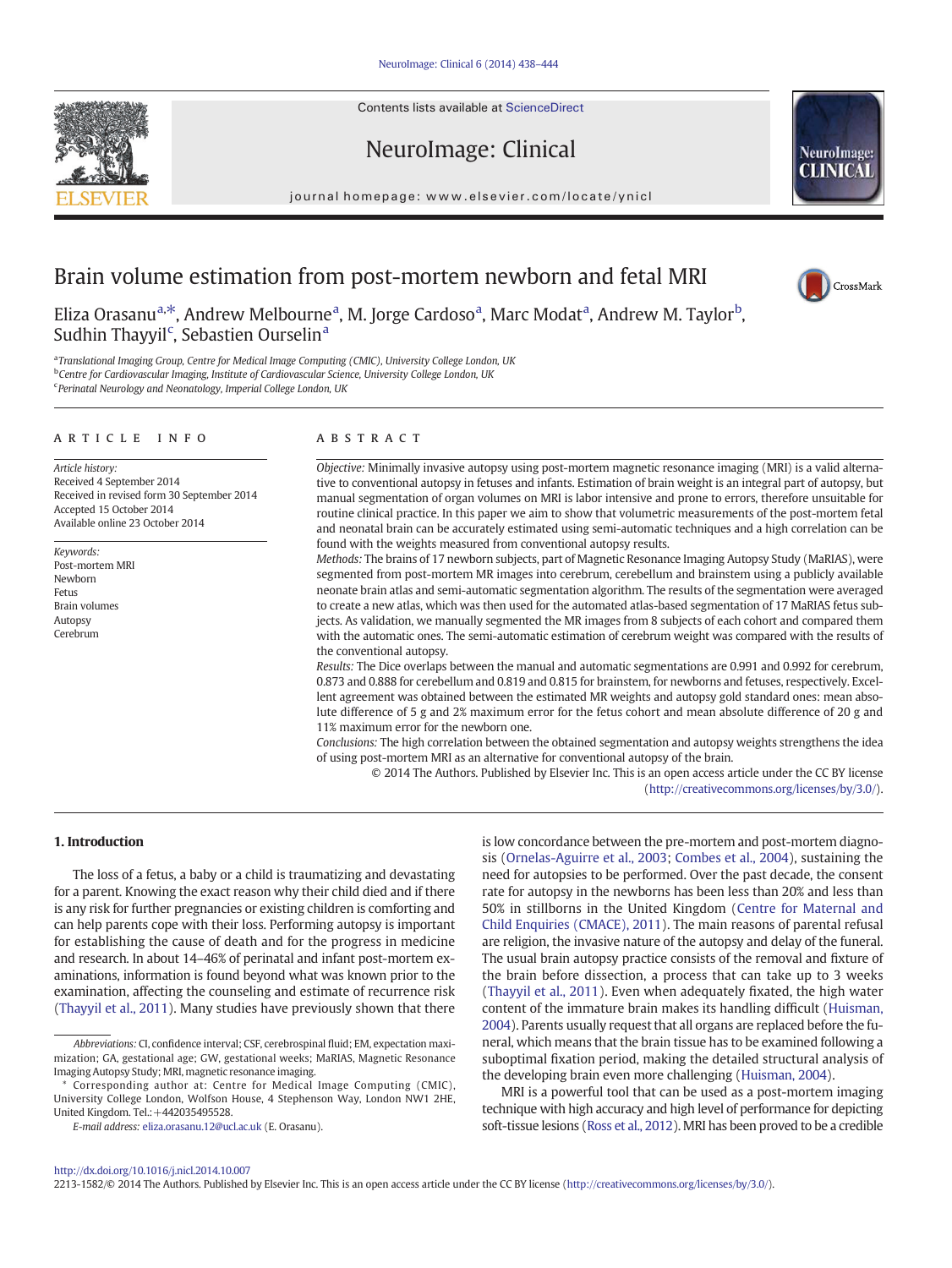<span id="page-1-0"></span>alternative to invasive autopsy mostly in the case of non-suspicious death, with a diagnosis agreement of 87% [\(Bisset et al., 2002\)](#page-5-0). Griffi[ths et al.](#page-6-0) [\(2003\)](#page-6-0) examined the neuropathology in fetuses and deceased neonates and found a good agreement of the reasons leading to death between MRI and autopsy in 28 out of 32 cases, concluding that MR provides detailed information about all organ systems, except the heart [\(Grif](#page-6-0)fiths [et al., 2003\)](#page-6-0). [Cohen et al. \(2008\)](#page-5-0) also found a good correlation for detecting brain and spine anomalies, but concluded that it should be combined with autopsy results in most cases for a precise result [\(Cohen et al., 2008](#page-5-0)). [Breeze et al. \(2006\)](#page-5-0) determined kappa values (statistical measures of inter-rater agreement) in order to assess agreement between autopsy and MRI for different organs and found a very high value for the brain (0.83).

[Thayyil et al. \(2013\)](#page-6-0) suggested the need for a minimally invasive autopsy procedure, using MRI coupled with blood sampling via needle puncture. To the best of our knowledge, this research presents the most extensive database up to now, containing over 400 post-mortem T1, T2 and/or diffusion MRI scans of fetuses and newborns ([Thayyil](#page-6-0) [et al., 2013](#page-6-0)). Specialists in nervous, cardiovascular, pulmonary and abdominal fields were summoned to study the MRI results for a diagnostic of the cause of death in 400 cases, which was also established from conventional autopsy. The agreement between the minimally invasive autopsy and conventional autopsy was of 89.3%, while using MRI alone had an agreement of 55.5%.

Accurate estimation of brain weight is an integral part of autopsy, since any deviation from the normal ranges could be an indicator of pathological change in the organ and therefore helps in establishing the cause of death. Rapid prototyping of organs may be useful also in explaining the pathologies to parents and to the jury in forensic cases [\(Addison et al., 2014](#page-5-0)). During conventional autopsy, the cerebellum and brainstem are usually separated from the cerebrum and are weighed separately. Similarly then, it is useful to segment the cerebrum, cerebellum and brainstem from the brain MR images. Manual segmentation of organ volumes on MRI is labor intensive ([Breeze et al., 2008](#page-5-0)) and unsuitable for routine clinical practice.

The aims of this study are to: 1) Compare a new semi-automatic post-mortem segmentation with the manual segmentation for newborns (35–46 weeks equivalent gestational age); 2) Create a new post-mortem brain atlas for newborns (35–46 weeks equivalent gestational age); 3) Compare the results of the fetal cohort post-mortem brain segmentation (29–44 GW) using the new post-mortem brain atlas for newborns versus a publicly available neonatal atlas; and 4) Compare the estimated brain weights obtained from semi-automatic segmentation with post-mortem conventional autopsy ones in both newborns and fetuses. This is the first study, to the best of our knowledge, to segment both fetal and neonate post-mortem brain MRI using semi-automatic techniques.

# 2. Methods

# 2.1. Subjects

We performed pre-autopsy post-mortem cerebral MRI using a 1.5 Tesla Siemens Avanto MR scanner in 17 fetuses (scanned ex utero) and 17 newborns, as a part of the Magnetic Resonance Imaging Autopsy Study (MaRIAS) [\(Thayyil et al., 2013](#page-6-0)). The selection of these particular subjects was based on the fact that they presented no major lesions or cerebral hemorrhage and that their scans had higher resolution, better contrast, and no major artifacts. The newborns were mostly term-born and were aged between 35 and 46 weeks (gestational age (GA) added with age after birth). The fetuses had GA between 29 and 44 gestational weeks (GW), all calculated based on the mother's last menstruation date.



Fig. 1. Processing pipeline: A publicly available atlas was used to create the priors for AdaPT segmentation of the newborn cohort. A new atlas was generated from the newborn cohort segmentations and used to create the priors for AdaPT segmentation of the fetus cohort. The cerebrum volumes/weights were computed from the thresholded cerebrum segmentation.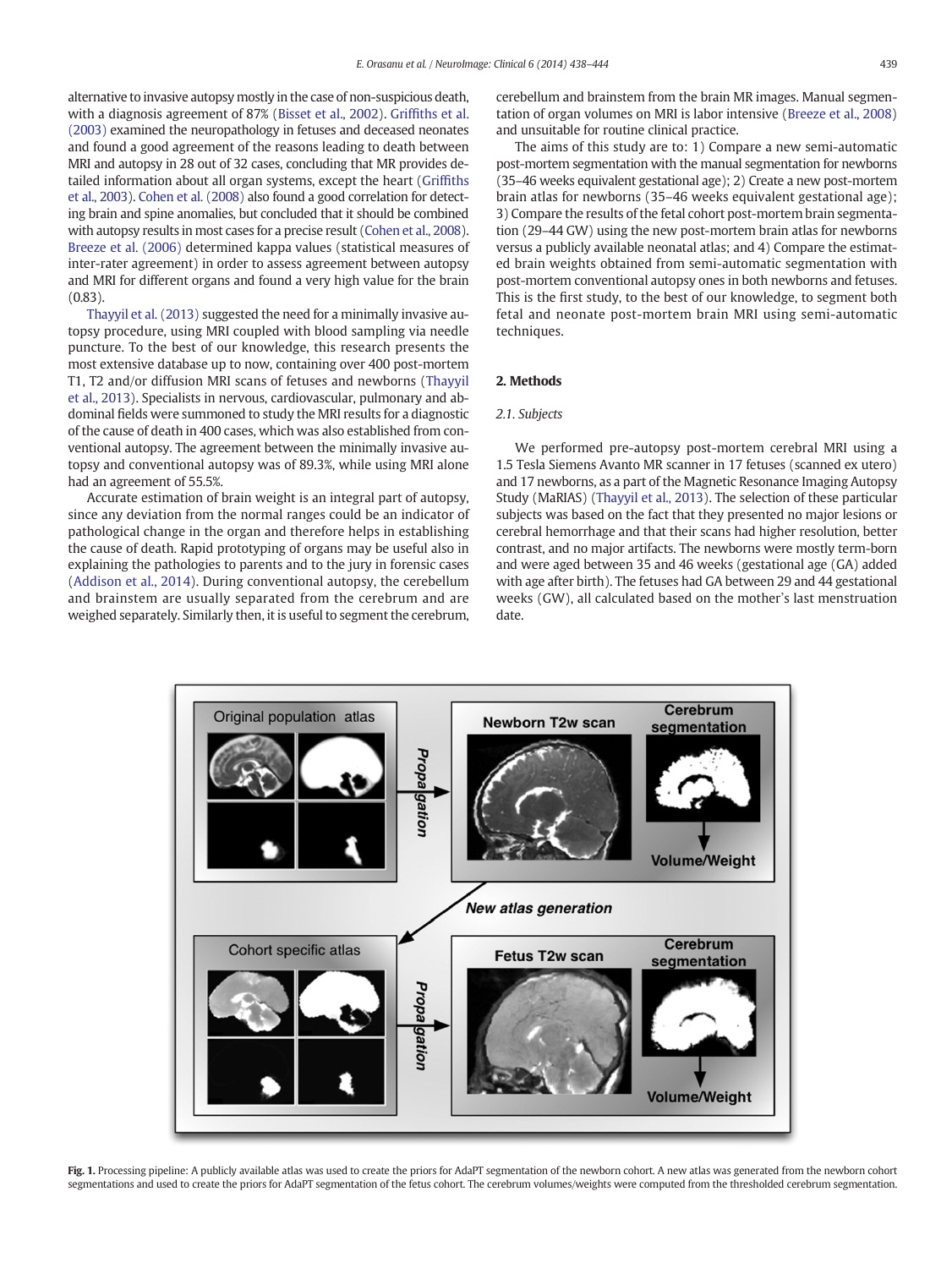<span id="page-2-0"></span>

(a) Sagittal view

(b) Coronal view

(c) Axial view

Fig. 2. Example segmentation of a MaRIAS newborn (44 week gestation).

### 2.2. MR acquisition

The scans were acquired at Great Ormond Street Hospital for Children (GOSH) and University College London Hospital (both in London, United Kingdom) between March 1st, 2007 and September 30th, 2011 [\(Thayyil et al., 2013\)](#page-6-0). For this study, we used the 3D T2-weighted Constructive Interference in Steady State (CISS) MR images which have a voxel size of  $0.6 \times 0.6 \times 0.6$  mm<sup>3</sup>, acquisition time of 13.5 min, relaxation time (TR) of 9.2 ms, echo time (TE) of 4.6 ms, and flip angle of 70° with 4 signal averages.

#### 2.3. Recruitment

The study was approved by GOSH and Institute of Child Health (ICH) research ethics committee (04/Q0508/41) [\(Thayyil et al., 2011\)](#page-6-0). The standard National Health Service (NHS) consent form (produced by Department of Health) that includes consenting for the use of postmortem imaging for research was used ([Thayyil et al., 2011\)](#page-6-0). Research nurses approached the parents by telephone and if verbal consent was gained for MR, a pre-paid envelope with consent form and information leaflet was sent to the parents before post-mortem MRI was performed (the consenting process has been previously described) ([Thayyil et al.,](#page-6-0) [2009\)](#page-6-0). Conventional autopsy was performed according to the guidelines set down by the Royal College of Pathologists (UK) ([Thayyil et al., 2011\)](#page-6-0), during which the cerebrum weight was measured.

# 2.4. Image preprocessing

All images underwent bias field correction using the N3 algorithm of FreeSurfer ([Sled et al., 1998\)](#page-6-0). This was necessary to minimize the registration error induced by intensity non-uniformity as a result of the MR acquisition. Masks of the intracranial volume for both cohorts were resampled from a publicly available neonate brain atlas ([Kuklisova-](#page-6-0)[Murgasova et al., 2011](#page-6-0))<sup>1</sup> after a non-rigid registration between each image and the atlas template. All masks were checked and manually corrected to exclude any non-brain tissue that can generate mislabeled voxels in the subsequent segmentation using ITK-SNAP [\(Yushkevich,](#page-6-0) [et al., 2006](#page-6-0)).

## 2.5. Newborn brain segmentation

The segmentation pipeline for the newborn brain consisted of two main stages.

In the first stage, we carried out a non-rigid registration of the masked brain images to the template of the publicly available atlas [\(Kuklisova-Murgasova et al., 2011\)](#page-6-0). The obtained transformation was then used to resample, from this atlas, the corresponding anatomical priors for 4 different areas of the brain: cerebrum, cerebellum, brainstem and cerebrospinal fluid (CSF). The cerebrum class contained both white and gray matter, as it was not possible to segment them separately likely due to the difference between their T1 and T2 values decreasing significantly after death due to brain decay [\(Thayyil et al., 2012](#page-6-0)). Using the derived anatomical priors and a neonate specific Expectation-Maximization (EM) segmentation algorithm with prior relaxation and a Markov Random Field to enforce spatial smoothness (AdaPT) ([Cardoso et al., 2013](#page-5-0)) available in NiftySeg<sup>2</sup>, we segmented the brain into the 4 tissue classes/ areas mentioned above.

The second stage consisted of combining together the cerebrum and CSF classes. This was necessary since, because of the aforementioned T1 and T2 increasing values post-mortem, the CSF and cerebrum were difficult to separate mainly in the parietal and frontal lobes. However, having this class at the beginning was necessary in order to get a robust segmentation of the cerebellum and brainstem, which, in newborns and fetuses, are surrounded by fluid.

After applying the pipeline, the newborn brains are segmented into three regions: cerebrum plus CSF (including extra axial spaces and ventricles), cerebellum and brainstem.

# 2.6. Post-mortem newborn average atlas

An average image and an average segmentation were created for the newborn cohort using all 17 images. A groupwise average ([Ashburner,](#page-5-0) [2000\)](#page-5-0) was created using NiftyReg<sup>3</sup> by performing a sequence of registrations with increasing number of degrees of freedom, each time registering the images to a new average space. We performed one rigid (translation and rotation), four affine (translation, rotation, scaling and shearing) ([Ourselin et al., 2001\)](#page-6-0) and four non-rigid (free-form deformation model based on cubic B-splines) ([Rueckert et al., 1999;](#page-6-0) [Modat et al., 2010\)](#page-6-0) registration steps. For all of the registration steps mentioned we used default parameters. The number of registration steps in a groupwise typically depends on the diversity of the images. Note that after four non-linear registration steps the transformations from the native image spaces to the average image space did not change. The obtained transformations from each native space to the average space were used to propagate the individual segmentations and create an average segmentation for all brain regions mentioned, as well as an average mask.

 $1$  The publicly available neonate brain atlas can be found at: [http://biomedic.doc.ic.ac.](http://dx.doi.org/10.1259/bjr.20130621) [uk/brain-development/index.php?n=Main.Neonatal.](http://dx.doi.org/10.1259/bjr.20130621)

<sup>&</sup>lt;sup>2</sup> NiftySeg is an open source software available at  $\frac{http://sourceforget/projects/}{http://sourceforget/projects/}$ [niftyseg/](http://sourceforge.net/projects/niftyseg/).

<sup>&</sup>lt;sup>3</sup> NiftyReg is an open source software available at [http://sourceforge.net/projects/](http://sourceforge.net/projects/niftyreg/) [niftyreg/.](http://sourceforge.net/projects/niftyreg/)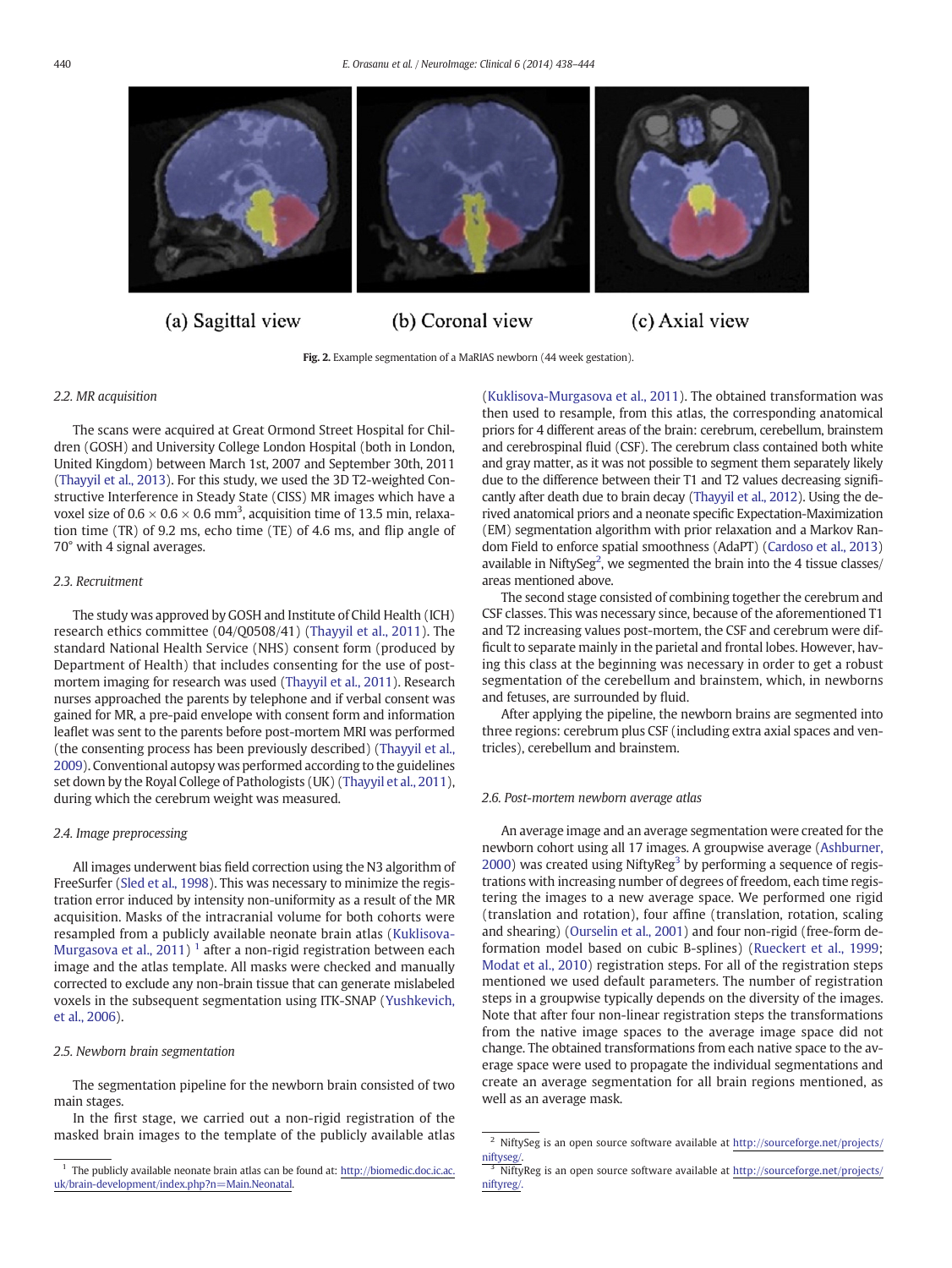#### <span id="page-3-0"></span>Table 1

Dice overlap of automatic segmentation with manual segmentation for each structure among each cohort.

|                               | $Cerebrum + CSF$ | Cerebellum      | <b>Brainstem</b> |
|-------------------------------|------------------|-----------------|------------------|
| Newborn                       | $0.991 + 0.002$  | $0.873 + 0.028$ | $0.819 + 0.031$  |
| Fetus                         | $0.992 + 0.002$  | $0.888 + 0.016$ | $0.815 + 0.035$  |
| Fetus ( <i>public atlas</i> ) | $0.984 + 0.012$  | $0.756 + 0.185$ | $0.676 + 0.262$  |

#### 2.7. Fetal brain segmentation

We segmented the fetus cohort into cerebrum plus cerebrospinal fluid, cerebellum and brainstem using the same two-stage segmentation pipeline, the only difference consisting of the anatomical priors used in the first stage. In this case, the fetal brain images were nonrigidly registered to the newly created post-mortem newborn atlas and the transformation obtained was used to resample the anatomical priors from this atlas. We compared the segmentation using this priors to the ones obtained using the available neonate brain atlas ([Kuklisova-](#page-6-0)[Murgasova et al., 2011\)](#page-6-0). Using the newly created atlas, rather than the publicly available one, is expected to give a more accurate and precise segmentations because the post-mortem fetus MR images are more similar to the post-mortem newborn ones as a results of undergoing the same changes in tissue contrast that appear after death. The algorithm pipeline describing the segmentation propagation is shown in [Fig. 1](#page-1-0).

#### 2.8. Validation

To perform quantitative evaluation of the automatic segmentations, we (E. Orasanu) manually segmented the MR images from 8 randomly selected subjects using ITK-SNAP [\(Yushkevich et al., 2006](#page-6-0)) from each cohort into the three regions of interest: cerebrum and CSF, cerebellum and brainstem. The investigator was blinded to the semi-automatic segmentation results and has substantial image analysis expertise but limited neuroanatomical expertise. We then computed the Dice score overlap (defined here as the number of voxel labels that agree between two images, divided by the average number of voxels with that label in those images), between the automatic and manual segmentations.

# 2.9. Eliminating the fluid from the cerebrum segmentation

The segmentation region of interest for both cohorts is composed of cerebrum and CSF, since they could not be separated. We manually thresholded the segmentation to properly eliminate any fluids that do not contribute to the cerebrum weight obtained during autopsy [\(Blatter](#page-5-0) [et al., 1995\)](#page-5-0). The fluid threshold values were taken individually for each patient from the bias field corrected images and voxels with higher values than the threshold were excluded from the volume.

### 2.10. Post-mortem cerebrum weights

We computed the volume of the cerebrum as the binary sum of all pixels in the segmentation of the region of interest multiplied by the voxel dimension (provided by the scanner). The cerebrum weight can be estimated by multiplying this volume with a literature-derived density value of the brain of 1.08 g/mL ([Breeze et al., 2008](#page-5-0)). We compared the estimated weights with the autopsy weights, which are available for 15 newborn and 13 fetus subjects.

# 3. Results

### 3.1. Atlas-based brain segmentation

An example segmentation is shown in [Fig. 2](#page-2-0). The average Dice overlap between the automatic and manual segmentations are included in Table 1.

When compared with the manual segmentation, the fetus segmentation obtained using priors derived from the public atlas had lower Dice score values than the ones obtained using the newly created newborn atlas for all three structures. Improvement of the segmentation by using the newly created atlas as template can also be observed in Fig. 3.

# 3.2. Post-mortem cerebrum volumes

We estimated the cerebrum volumes and weights from the segmentation of the MR images for the newborn [\(Table 2](#page-4-0)) and fetus [\(Table 3](#page-4-0)) cohorts after thresholding to remove CSF. We compared the estimated cerebrum weight for the newborn and fetus cohorts with the available autopsy weights (15 newborns and 13 fetuses). The Bland–Altman plot comparing the MRI weight and autopsy weight are shown for the newborn cohort in [Fig. 4](#page-5-0) and for the fetal cohort in [Fig. 5](#page-5-0).

For the newborn cohort, the mean weight estimate by MRI and conventional autopsy was 418 versus 434 g. The mean absolute difference (mean of all the absolute differences between the MRI and conventional autopsy weights) was 20 g and the 95% confidence interval (CI) is [−32, 65] g. For the fetus cohort, the mean weight estimate by MRI and conventional autopsy was 310 versus 312 g. The mean absolute difference was 5 g and the 95% CI is [−7, 12] g.

# 4. Discussions

We semi-automatically segmented the cerebrum and CSF, cerebellum and brainstem from the T2-weighted MR images (CISS) of 17 newborn and 17 fetal subjects part of the MaRIAS study using an algorithm based on an Expectation-Maximization process combined with a prior relaxation scheme (AdaPT) [\(Cardoso et al., 2013](#page-5-0)).

We compared the estimated cerebrum weight for the newborn and fetal cohorts with the available autopsy weights. Both cohorts showed that MRI-derived brain weights were accurate. However, the results of

Fig. 3. Brain segmentation of MaRIAS fetus of 38 GW using the public atlas (left) and using the MaRIAS newborn atlas (right).

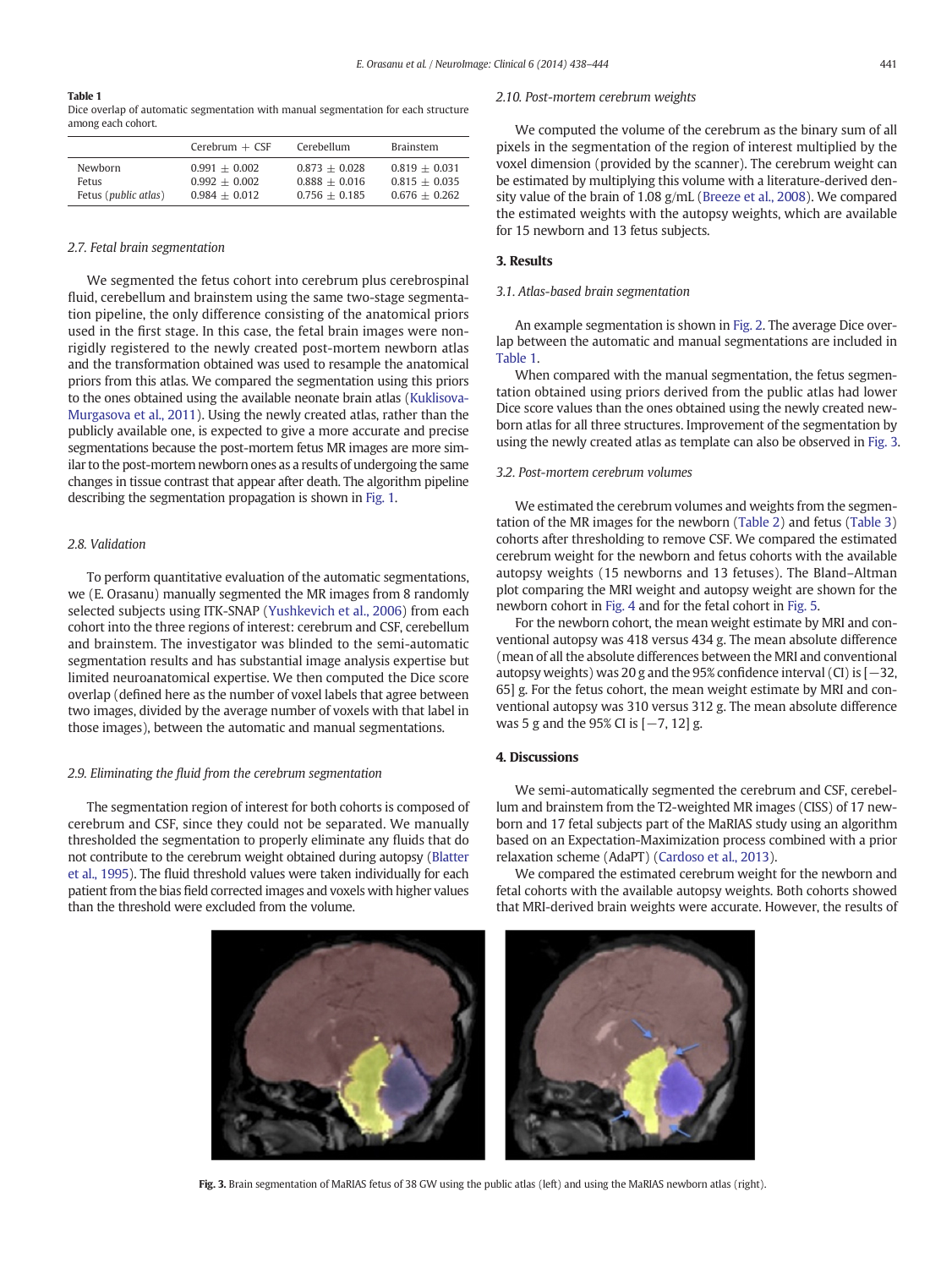# <span id="page-4-0"></span>Table 2

Comparison between MRI weights, MRI manual weights and autopsy weights of the cerebrum for newborns. Density for cerebrum used to compute the weight from the MR volume 1.08 g/mL. The threshold values used to remove the CSF from the MR segmentation are also included.

| MaRIAS no. | Gestational age [weeks] | Postnatal age [days] | CSF threshold value | MRI volume [mL] | MRI weight [g] | MRI manual weight [g] | Autopsy weight [g] |
|------------|-------------------------|----------------------|---------------------|-----------------|----------------|-----------------------|--------------------|
| 193        | 40                      | 21                   | 600                 | 418.15          | 451.61         | 446.08                | 457.0              |
| 194        | 39                      |                      | 600                 | 418.56          | 452.05         | 446.46                | 462.5              |
| 256        | 38                      |                      | 800                 | 360.43          | 389.27         | N/A                   | 433.0              |
| 259        | 29                      | 120                  | 400                 | 413.45          | 446.52         | 442.92                | 456.7              |
| 262        | 37                      | 3                    | 500                 | 338.13          | 365.18         | N/A                   | 368.0              |
| 274        | 40                      |                      | 600                 | 430.50          | 481.29         | N/A                   | N/A                |
| 276        | 41                      |                      | 600                 | 333.32          | 359.99         | N/A                   | 367.0              |
| 293        | 35                      | 10                   | 600                 | 329.07          | 355.40         | 350.62                | 360.0              |
| 300        | 40                      |                      | 400                 | 388.61          | 419.70         | N/A                   | 420.0              |
| 306        | 37                      |                      | 500                 | 287.15          | 345.49         | 309.86                | N/A                |
| 313        | 37                      |                      | 800                 | 310.26          | 335.08         | N/A                   | 360.0              |
| 315        | 40                      |                      | 900                 | 321.41          | 347.13         | 347.30                | 409.0              |
| 318        | 40                      |                      | 400                 | 313.07          | 338.12         | N/A                   | 368.0              |
| 325        | 40                      | 30                   | 500                 | 586.24          | 633.14         | 627.79                | 635.0              |
| 356        | 40                      |                      | 600                 | 428.28          | 462.54         | N/A                   | 445.9              |
| 368        | 35                      |                      | 600                 | 345.69          | 373.35         | N/A                   | 363.8              |
| 386        | 40                      | 30                   | 700                 | 501.73          | 541.87         | 534.37                | 609.0              |

the fetus cohort appeared more accurate, probably due to smaller variation among the subjects resulting from their smaller differences in age, shape, size or structure.

Disagreement between the MRI-derived and autopsy weights could be due to fluid loss. In the computation of the MRI brain weight, we attempted to exclude the contribution of the fluid based on the assumption that it partially leaks in the autopsy process and therefore is lost before weighing. However, some fluid might remain in the tissue, contributing to the autopsy weights. Further disagreement between the two values could also come from the cerebrum density value used from the literature, which may not be accurate for our subjects. The fixation process of the brain can also introduce errors in the conventional autopsy brain weight and cause disagreement with the MRI brain weight.

The average Dice overlap between the semi-automatic and manual segmentations showed good average agreement for all structures. The Dice score is affected by structure size [\(Dice, 1945\)](#page-5-0), thus explaining the lower Dice scores in cerebellum and brainstem when compared to the cerebrum and CSF. In tissue segmentation, the choice of the atlas is extremely important. Having an atlas based on subjects that undergo similar post-mortem processes will improve the results. When compared with the manual segmentation, the fetus segmentation obtained using priors derived from the public atlas had lower Dice score values than those obtained using the newly created newborn atlas [\(Table 1](#page-3-0) and [Fig. 3\)](#page-3-0). Although the contrast between the fetal brain and the newborn one, part of the same study, might be larger, the contrast between gray matter, white matter and CSF is much lower in both cohorts. This low difference could potentially explain the better fetal segmentation when using the created atlas over the publicly available one.

There are several limitations to the current study. Firstly, we used a relatively small subset of the MaRIAS cohort, which may restrict the generalizability of our conclusion. Secondly, the subjects that were part of this study had no major brain damage and thus we cannot state that the cerebrum estimation algorithm would be appropriate for those subjects of MaRIAS or other post-mortem studies who present lesions or cerebral hemorrhage. Furthermore, the subjects included in the study also had good resolution and contrast and no major imaging artifact. Although the estimation was not tested on post-mortem brains that present different pathologies or have lower quality images, the AdaPT segmentation algorithm might be able to successfully segment brain lesions because it has been shown to segment highly variable cases in neonates [\(Cardoso et al., 2013\)](#page-5-0). Thirdly, as mentioned, the brain is separated into three parts during conventional autopsy: cerebrum, cerebellum and brainstem, but we were only provided with the cerebrum weights. If cerebellum or brainstem weights were also available we could further validate whether a good estimation can be made for all brain structures. Lastly, the main limitation of our study is that we were not able to separate the CSF from the cerebrum automatically, because of the brain decay after death and the relaxation rates, T1 and T2, increasing and converging to free water values [\(Thayyil et al.,](#page-6-0)

#### Table 3

Comparison between MRI weights, MRI manual weights and autopsy weights of the cerebrum for fetuses. Density for cerebrum used to compute the weight from the MR volume 1.08 g/mL. The threshold values used to remove the CSF from the MR segmentation are also included.

| MaRIAS no. | Gestational age |                | CSF threshold value | MRI volume [mL] | MRI weight [g] | MRI manual weight [g] | Autopsy weight [g] |
|------------|-----------------|----------------|---------------------|-----------------|----------------|-----------------------|--------------------|
|            | [weeks]         | [days]         |                     |                 |                |                       |                    |
| 121        | 39              | $\mathbf{0}$   | 700                 | 361.74          | 390.67         | 390.40                | 388.00             |
| 149        | 34              | 2              | 700                 | 267.79          | 289.22         | N/A                   | N/A                |
| 196        | 32              | 2              | 800                 | 160.66          | 173.52         | 172.59                | 181.00             |
| 210        | 38              | 6              | 600                 | 354.74          | 383.12         | N/A                   | 391.00             |
| 214        | 37              | 2              | 550                 | 298.07          | 321.92         | N/A                   | 328.00             |
| 230        | 41              | 6              | 450                 | 370.73          | 400.39         | N/A                   | 401.00             |
| 246        | 32              | 6              | 530                 | 208.06          | 224.70         | 225.54                | 223.70             |
| 282        | 30              | 5              | 500                 | 146.96          | 158.72         | N/A                   | N/A                |
| 299        | 44              | $\mathbf{0}$   | 300                 | 408.43          | 441.11         | 438.00                | 447.00             |
| 330        | 35              | 6              | 800                 | 264.72          | 285.90         | N/A                   | 292.00             |
| 339        | 36              | $\overline{2}$ | 800                 | 339.31          | 366.45         | 365.05                | N/A                |
| 343        | 34              |                | 350                 | 247.69          | 267.50         | N/A                   | 275.00             |
| 379        | 38              | 5              | 290                 | 357.13          | 385.70         | N/A                   | 386.13             |
| 384        | 39              | 4              | 300                 | 366.63          | 395.96         | N/A                   | 389.80             |
| 388        | 38              | $\mathbf{0}$   | 390                 | 439.41          | 474.56         | 469.56                | N/A                |
| 391        | 33              | $\mathbf{0}$   | 550                 | 213.39          | 230.46         | 231.59                | 226.00             |
| 396        | 29              | $\mathbf{0}$   | 700                 | 113.70          | 122.80         | 122.22                | 128.00             |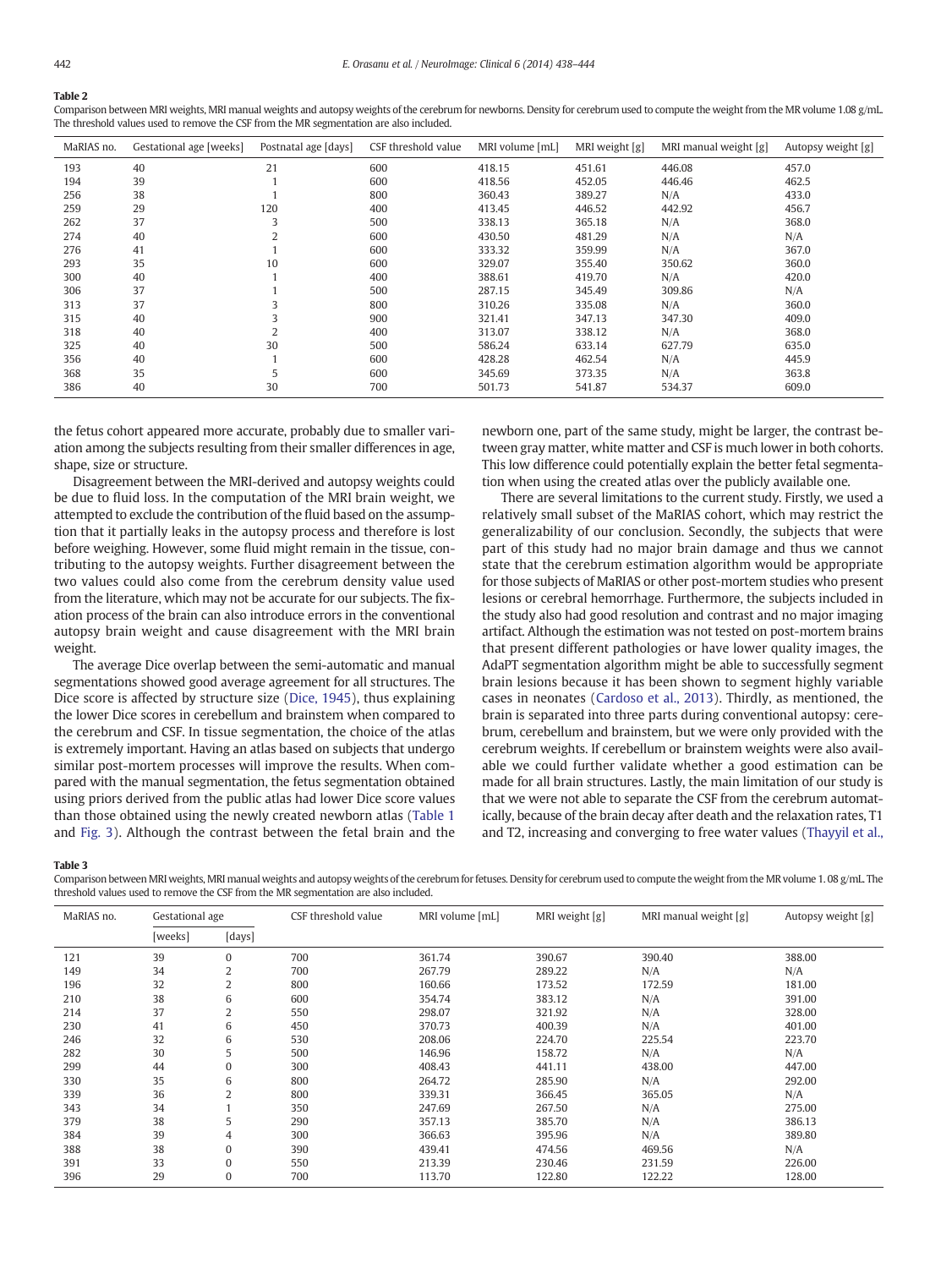<span id="page-5-0"></span>

Fig. 4. Bland–Altman plot for the MaRIAS newborn cohort showing differences between the conventional autopsy weights of the brain (cerebrum only, no fluid) and the automatic segmented ones from the MR images. The blue line corresponds to the average difference between the autopsy and MRI weight, while the black lines indicate the 95% limits of agreement (average difference  $\pm$  1.96 standard deviation of the difference).

[2012](#page-6-0)). We attempted to separate the cerebrum/CSF by manually choosing thresholds. We report all CSF threshold values to ensure reproducibility and guidance for future studies. This issue might be solved in the future by using a post-mortem neonatal atlas, which should include a CSF class, created from manual segmentations of MR images of such subjects. Another solution to make the choice of the CSF threshold automatic might be creating an intensity histogram of the cerebrum-CSF segmentation. With sufficient further information, like post-mortem T2 relaxometry ([Lally et al., 2014\)](#page-6-0) brain maceration in fetuses and newborns could also be modeled and thus included as part of the segmentation process.

Nevertheless, post-mortem MRI can give a good estimation of the cerebrum weight for neonatal subjects, which is an important part of autopsy. The results of this section are notable, since they strengthen the idea of using MRI as an alternative to conventional autopsy, an alternative that can be more acceptable for parents and society at large. It also does not delay the funeral since it does not require a fixation process. To



Fig. 5. Bland–Altman plot for the MaRIAS fetal cohort showing differences between the conventional autopsy weights of the brain (cerebrum only, no fluid) and the automatically segmented ones from the MR images. The blue line corresponds to the average difference between the autopsy and MRI weight, while the black lines indicate the 95% limits of agreement (average difference  $+1.96$  standard deviation of the difference).

our knowledge this is the first paper to estimate brain weights from MR images of neonates and fetuses for the purpose of autopsy. The processing pipeline is reproducible since all the software used in this study is publicly available. We used the default registration parameters for all of the registration steps mentioned. Furthermore, the atlases used as prior information for segmentation are also freely available ([Kuklisova-Murgasova](#page-6-0) [et al., 2011](#page-6-0)) and the newborn post-mortem atlas created will be made available. We speculate that this availability will allow further research of post-mortem MRI of neonates and fetuses.

# 5. Conclusion

We segmented the cerebrum and CSF, cerebellum and brainstem of post-mortem newborn and fetal subjects of MaRIAS using atlas-based segmentation and an EM-based algorithm with relaxation priors. We validated the semi-automatic segmentation by computing the Dice overlap with manual segmentations. The study's aim was the comparison of semi-automatic segmentation results with the ones obtained during conventional autopsies. The excellent agreement of the segmentationderived weights with the autopsy ones are of great importance, since it supports the use of post-mortem MRI, currently alongside other minimally invasive procedures, as a viable alternative for conventional autopsy of infants and fetuses.

# Acknowledgements

This research was supported by funding from the EPSRC (EP/ H046410/1, EP/J020990/1, EP/K005278), the MRC (MR/J01107X/1), the EU-FP7 project VPH-DARE@IT (FP7-ICT-2011-9-601055), UCL Leonard Wolfson Experimental Neurology Centre (PR/ylr/18575), the NIHR Biomedical Research Unit (Dementia) at UCL and the National Institute for Health Research University College London Hospitals Biomedical Research Centre (NIHR BRC UCLH/UCL High Impact Initiative - BW.mn.BRC10269). The authors declare no conflict of interest.

### References

- Addison, S., Arthurs, O.J., Thayyil, S., 2014. Post-mortem MRI as an alternative to non-forensic autopsy in foetuses and children: from research into clinical practice. British Journal of Radiology 87 (1036), 20130621. http://dx.doi.org[/10.1259/bjr.2013062124288400.](http://www.ncbi.nlm.nih.gov/pubmed/24288400) Ashburner, J., 2000. [Computational Neuroanatomy. University College London, London.](http://refhub.elsevier.com/S2213-1582(14)00161-2/bb2)
- Bisset, R.A., Thomas, N.B., Turnbull, I.W., Lee, S., 2002. Postmortem examinations using magnetic resonance imaging: four year review of a working service. BMJ (Clinical Research Ed.) 324 (7351), 1423–1424. http://dx.doi.org[/10.1136/bmj.324.7351.](http://dx.doi.org/10.1136/bmj.324.7351.1423) [142312065265](http://www.ncbi.nlm.nih.gov/pubmed/12065265).
- Blatter, D.D., Bigler, E.D., Gale, S.D., Johnson, S.C., Anderson, C.V., Burnett, B.M., et al., 1995. Quantitative volumetric analysis of brain MR: normative database spanning 5 decades of life. AJNR. American Journal of Neuroradiology 16 (2), 241–251[7726068](http://www.ncbi.nlm.nih.gov/pubmed/7726068).
- Breeze, A.C., Cross, J.J., Hackett, G.A., Jessop, F.A., Joubert, I., Lomas, D.J., et al., 2006. Use of a confidence scale in reporting postmortem fetal magnetic resonance imaging. Ultrasound in Obstetrics & Gynecology: the Official Journal of the International Society of Ultrasound in Obstetrics and Gynecology 28 (7), 918–924. http://dx.doi.org/[10.](http://dx.doi.org/10.1002/uog.3886) [1002/uog.388617124693](http://www.ncbi.nlm.nih.gov/pubmed/17124693).
- Breeze, A.C., Gallagher, F.A., Lomas, D.J., Smith, G.C., Lees, C.C., 2008. Postmortem fetal organ volumetry using magnetic resonance imaging and comparison to organ weights at conventional autopsy. Ultrasound in Obstetrics & Gynecology: the Official Journal of the International Society of Ultrasound in Obstetrics and Gynecology 31 (2), 187–193. http://dx.doi.org/[10.1002/uog.519918092338](http://www.ncbi.nlm.nih.gov/pubmed/18092338).
- Cardoso, M.J., Melbourne, A., Kendall, G.S., Modat, M., Robertson, N.J., Marlow, N., et al., 2013. AdaPT: an adaptive preterm segmentation algorithm for neonatal brain MRI. Neuroimage 65, 97–108. http://dx.doi.org/[10.1016/j.neuroimage.2012.08.00922906793](http://www.ncbi.nlm.nih.gov/pubmed/22906793).
- Centre for Maternal and Child Enquiries (CMACE), 2011. [Perinatal Mortality 2009: United](http://refhub.elsevier.com/S2213-1582(14)00161-2/bb8) [Kingdom. \[!\(sb:name\)!\], London.](http://refhub.elsevier.com/S2213-1582(14)00161-2/bb8)
- Cohen, M.C., Paley, M.N., Griffiths, P.D., Whitby, E.H., 2008. Less invasive autopsy: benefits and limitations of the use of magnetic resonance imaging in the perinatal postmortem. Pediatric and Developmental Pathology 11 (1), 1–9. http://dx.doi.org[/10.2350/](http://dx.doi.org/10.2350/07-01-0213.1) [07-01-0213.1.](http://dx.doi.org/10.2350/07-01-0213.1)
- Combes, A., Mokhtari, M., Couvelard, A., Trouillet, J.L., Baudot, J., Hénin, D., et al., 2004. Clinical and autopsy diagnoses in the intensive care unit: a prospective study. Archives of Internal Medicine 164 (4), 389–392. http://dx.doi.org[/10.1001/archinte.](http://dx.doi.org/10.1001/archinte.164.4.389) [164.4.38914980989.](http://www.ncbi.nlm.nih.gov/pubmed/14980989)
- Dice, L.R., 1945. Measures of the amount of ecologic association between species. Ecology 26 (3), 297–302. http://dx.doi.org/[10.2307/1932409](http://dx.doi.org/10.2307/1932409).